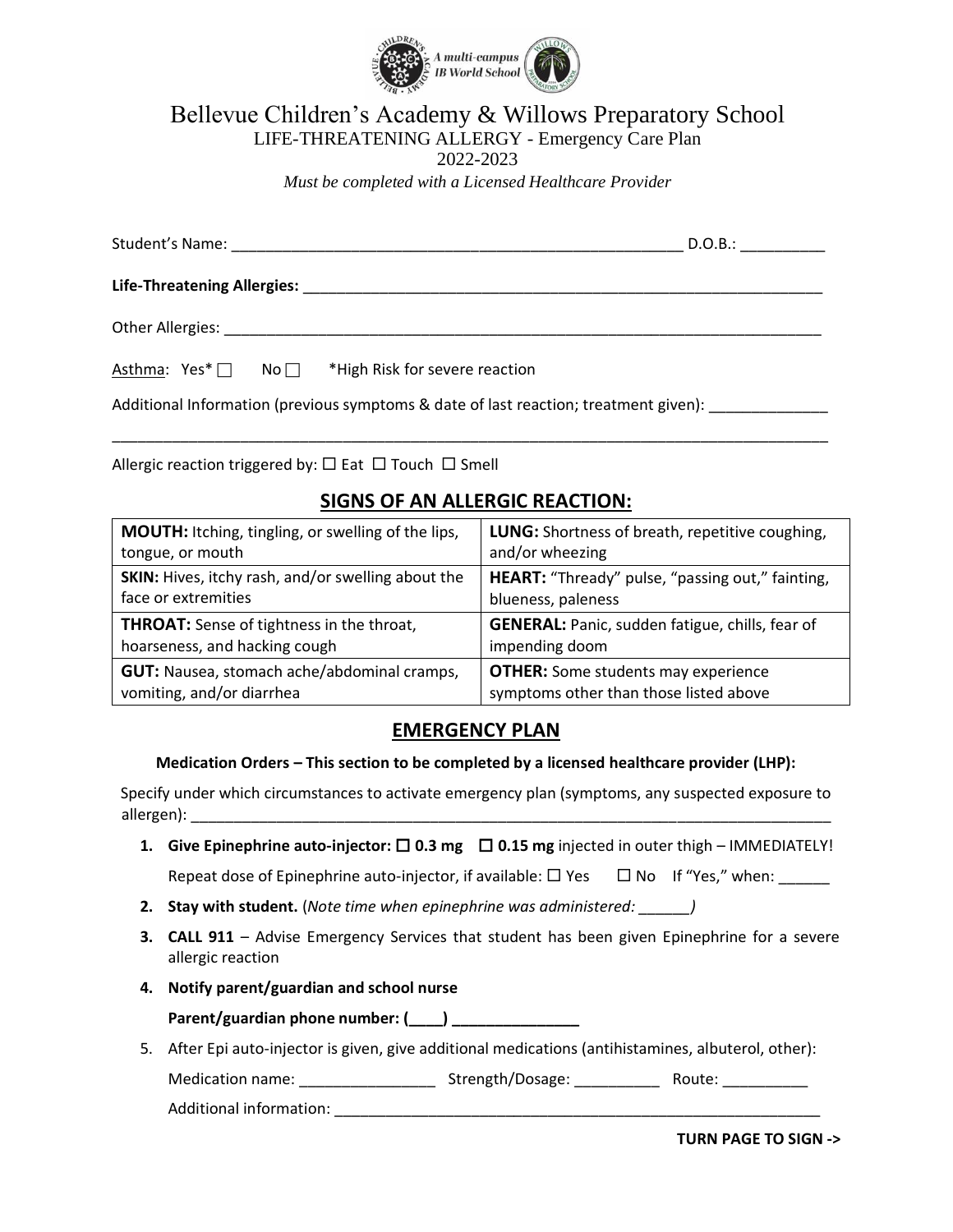It is medically necessary for this student to self-carry epinephrine during school hours:  $\Box$  Yes  $\Box$  No

This student has demonstrated correct Epi auto-injector use to LHP and may carry and self-administer Epi auto-injector:  $\Box$  Yes  $\Box$  No

| Health Care Provider's Name (please print):  | Phone: |
|----------------------------------------------|--------|
| Health Care Provider's Signature (Required): | Date:  |

### **Parent/Guardian Consent (please read carefully):**

 $\Box$  I request that authorized school personnel assist my child to take the medication(s) described above. (If no box is checked, this option is the default.)

 $\Box$  I give my permission for this medical information to be shared with school staff on a "need to know" basis

 $\Box$  I request that my child be permitted to self-administer the medication(s) described above. I will hold harmless and indemnify BCA/WPS and its employees and personnel against all claims or liability arising out of the student's self-administration or carrying of medication.

 $\Box$  I am at least 18 years old and sign this form on my own behalf (RCW. 26.28.015 or RCW 70.02.130).

My signature indicates my permission for the exchange of information between school staff and the healthcare provider, and my understanding is that BCA/WPS and its staff will not incur any liability for any injury when the medication is administered in accordance with the healthcare provider's direction and Washington law. I understand this is a plan for a life-threatening condition and can only be discontinued, in writing, by a healthcare provider.

*\*\*The permission to possess and self-administer medication may be revoked by the head of school or school nurse if it is determined that your child is not safely and effectively possessing and self-administering medication.\*\**

*\*\* It is strongly recommended that extra medication be provided and stored at the office. \*\**

| Parent/Guardian Name:      | Phone: |
|----------------------------|--------|
| Parent/Guardian Signature: | Date:  |